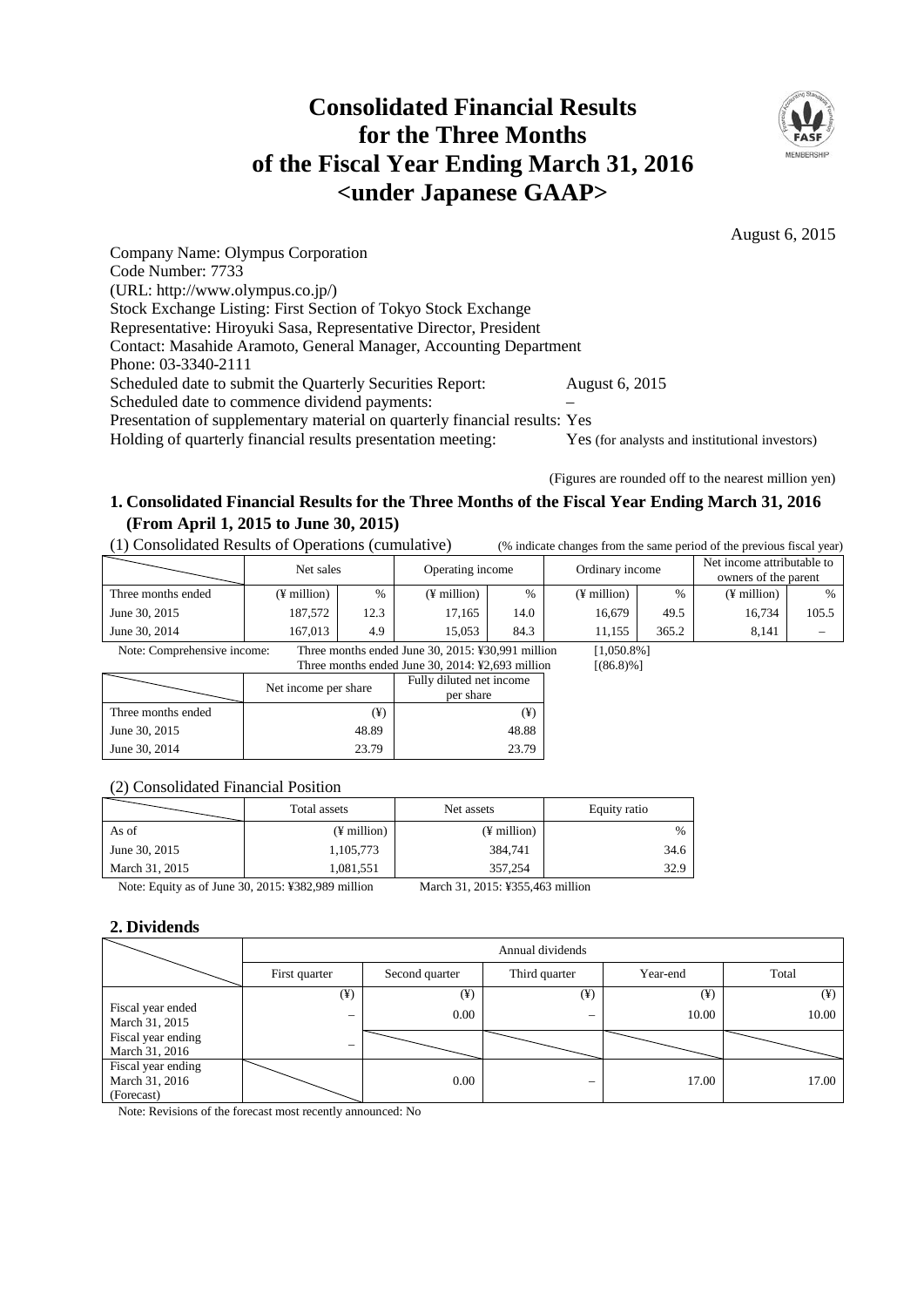### **3. Forecast of Consolidated Financial Results for the Fiscal Year Ending March 31, 2016 (From April 1, 2015 to March 31, 2016)** (% indicate changes from the same period of the previous fiscal year)

| \1 1 0111 11101 11 11 #0 10 10 10 11101 011 0 11 #0 10 1 |             |      |                       |      | o marcate enanges from the same period of the previous fiscal year. |               |                                                    |      |                         |
|----------------------------------------------------------|-------------|------|-----------------------|------|---------------------------------------------------------------------|---------------|----------------------------------------------------|------|-------------------------|
|                                                          | Net sales   |      | Operating income      |      | Ordinary income                                                     |               | Net income attributable to<br>owners of the parent |      | Net income<br>per share |
|                                                          | (¥ million) | $\%$ | $(F \text{ million})$ | %    | (¥ million)                                                         | $\frac{0}{0}$ | (¥ million)                                        | $\%$ | ¥)                      |
| Six months                                               | 390,000     | 9.9  | 45,000                | 17.1 | 37,000                                                              | 24.7          | 28,000                                             | 25.4 | 81.81                   |
| Full year                                                | 810,000     | 5.9  | 100.000               | 9.9  | 86,000                                                              | 18.2          | 56,000                                             |      | 163.63                  |
|                                                          |             |      |                       |      |                                                                     |               |                                                    |      |                         |

Note: Revisions of the forecast most recently announced: Yes

### **\* Notes**

(1) Changes in significant subsidiaries during the three months under review (changes in specified subsidiaries resulting in the changes in scope of consolidation): Yes

[New: — Excluded: 1 company (Olympus Imaging Corp.)]

Note: For details, please refer to the section of "(1) Changes in Significant Subsidiaries during the Three Months under Review" of "2. Matters Regarding Summary Information (Notes)" on page 6 of the attached material to the quarterly financial results report.

- (2) Application of special accounting for preparing quarterly consolidated financial statements: Yes
- (3) Changes in accounting policies, changes in accounting estimates, and restatement of prior period financial statements after error corrections
	- 1) Changes in accounting policies due to revisions to accounting standards, and other regulations: Yes
	- 2) Changes in accounting policies due to other reasons: Yes
	- 3) Changes in accounting estimates: Yes
	- 4) Restatement of prior period financial statements after error corrections: No

Note: For details, please refer to the section of "(1) Changes in Accounting Policies, Changes in Accounting Estimates, and Restatement of Prior Period Financial Statements after Error Corrections" of "2. Matters Regarding Summary Information (Notes)" on page 6 of the attached material.

#### (4) Total number of issued shares (common stock)

1) Total number of issued shares at the end of the period (including treasury stock)

|    | As of June 30, 2015                                                                           | 342,671,508 shares |
|----|-----------------------------------------------------------------------------------------------|--------------------|
|    | As of March 31, 2015                                                                          | 342,671,508 shares |
| 2) | Total number of treasury shares at the end of the period                                      |                    |
|    | As of June 30, 2015                                                                           | 434,784 shares     |
|    | As of March 31, 2015                                                                          | 434,236 shares     |
| 3) | Average number of shares during the period (cumulative from the beginning of the fiscal year) |                    |
|    | Three months ended June 30, 2015                                                              | 342,236,942 shares |
|    | Three months ended June 30, 2014                                                              | 342,240,117 shares |

\* Indication regarding execution of quarterly review procedures

This quarterly financial results report is not subject to the quarterly review procedures in accordance with the Financial Instruments and Exchange Law. At the time of disclosure of this quarterly financial results report, the quarterly review procedures to the quarterly consolidated financial statements are in progress.

\* Proper use of the forecast of financial results, and other special matters

The forward-looking statements, including forecast of financial results, contained in these materials are based on information currently available to the Company and on certain assumptions deemed to be reasonable. Actual business and other results may differ substantially due to various factors. Please refer to the section of "Explanation of Forecast of Consolidated Financial Results and Other Forward-looking Statements" on page 5 of the attached material to the quarterly financial results report for the suppositions that form the assumptions for the forecast and cautions concerning the use thereof.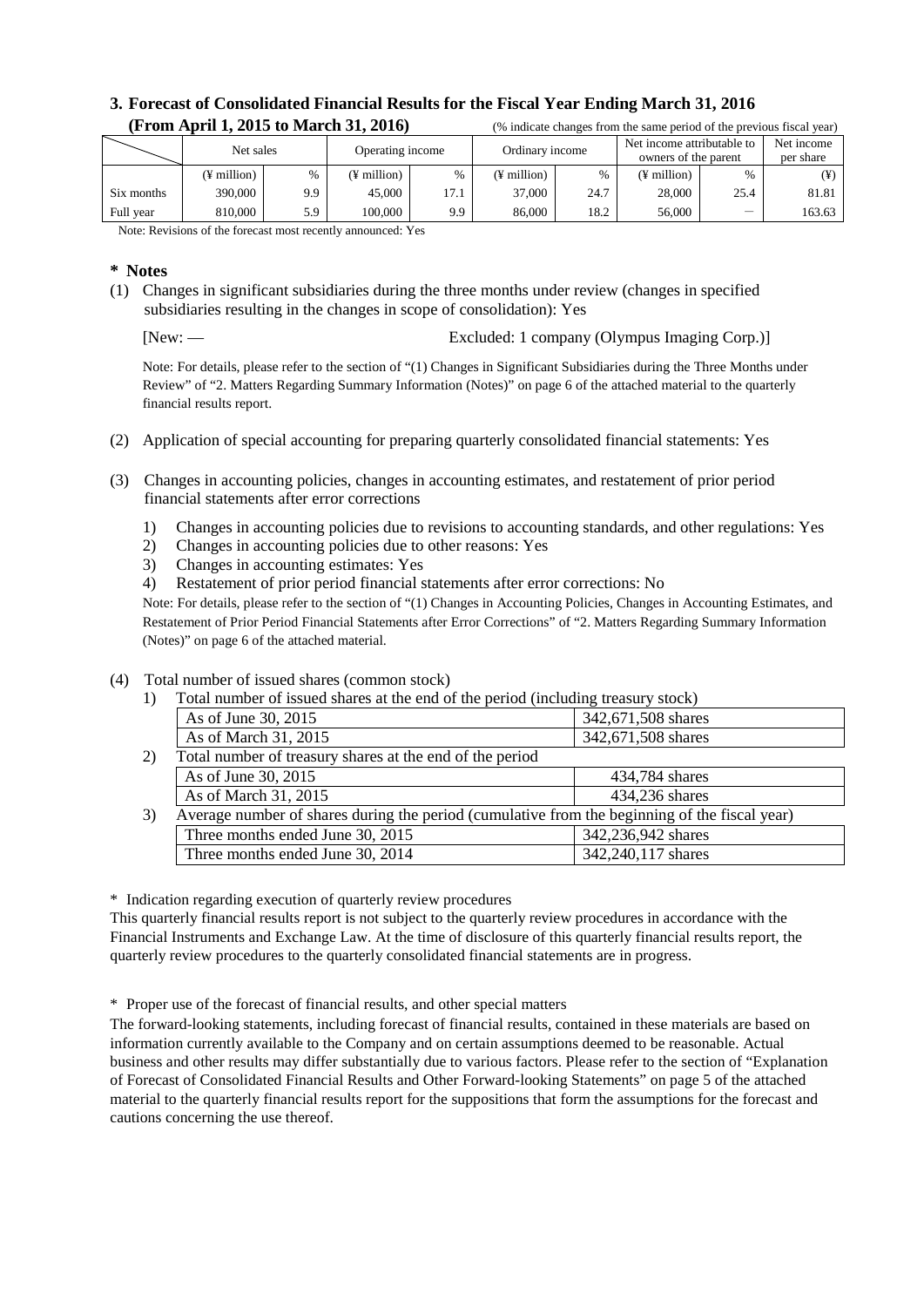# **Attached Material**

# **Contents**

| 1 <sub>1</sub> |                                                                                                  |  |
|----------------|--------------------------------------------------------------------------------------------------|--|
| (1)            |                                                                                                  |  |
| (2)            |                                                                                                  |  |
| (3)            | Explanation of Forecast of Consolidated Financial Results and Other Forward-looking Statements 5 |  |
| 2.             |                                                                                                  |  |
| (1)            |                                                                                                  |  |
| (2)            | Application of Special Accounting for Preparing Quarterly Consolidated Financial Statements 6    |  |
| (3)            | Changes in Accounting Policies, Changes in Accounting Estimates, and Restatement of Prior Period |  |
|                |                                                                                                  |  |
| 3.             |                                                                                                  |  |
| 4.             |                                                                                                  |  |
| (1)            |                                                                                                  |  |
| (2)            | Quarterly Consolidated Statements of Income and Quarterly Consolidated Statements of             |  |
|                |                                                                                                  |  |
|                |                                                                                                  |  |
|                | Quarterly Consolidated Statements of Comprehensive Income (cumulative) 11                        |  |
| (3)            |                                                                                                  |  |
|                |                                                                                                  |  |
|                |                                                                                                  |  |
|                |                                                                                                  |  |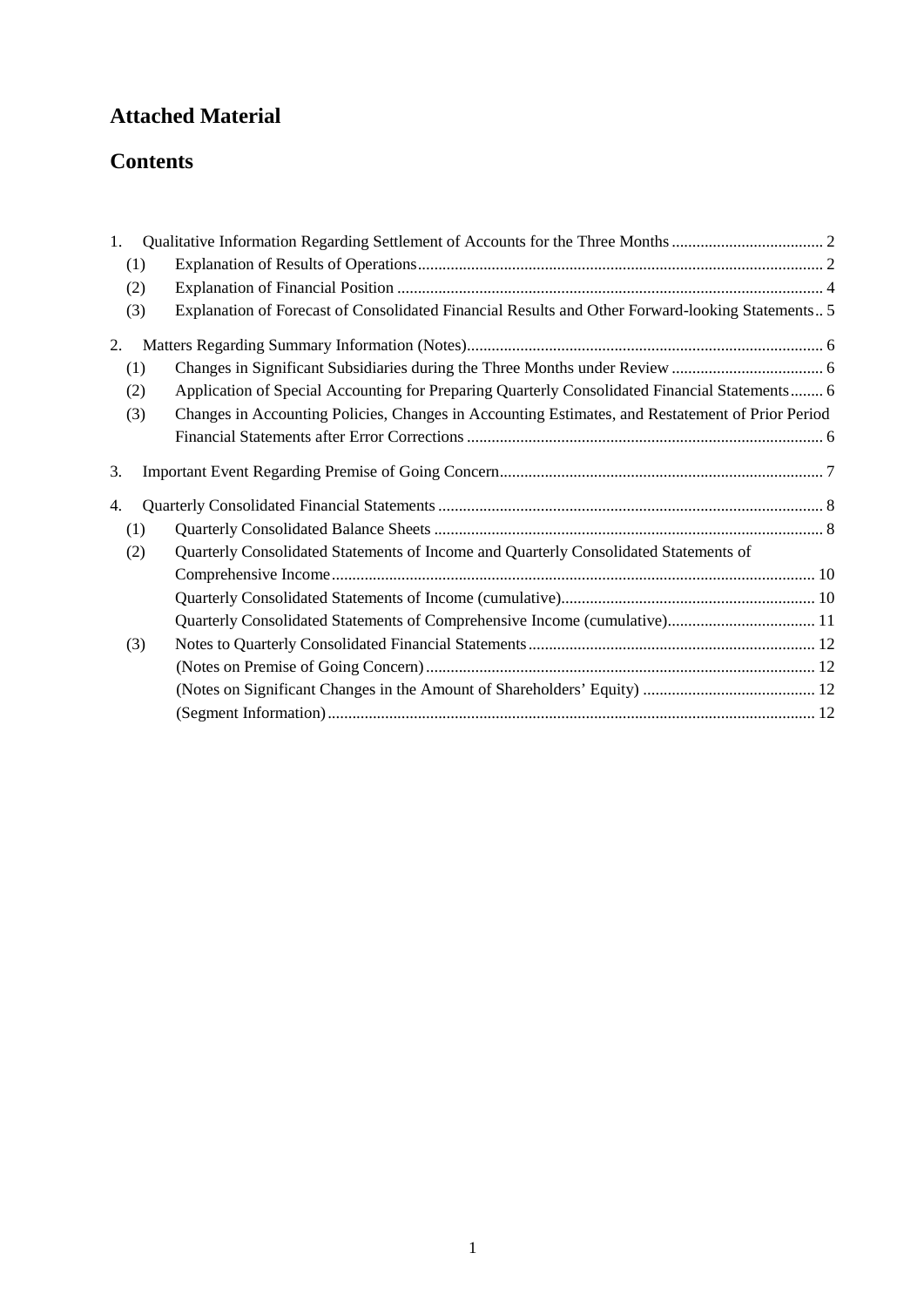#### <span id="page-3-0"></span>**1. Qualitative Information Regarding Settlement of Accounts for the Three Months**

#### <span id="page-3-1"></span>(1) Explanation of Results of Operations

#### **Overall**

|                                                    |                                     |                                     |                     | (Millions of yen)            |
|----------------------------------------------------|-------------------------------------|-------------------------------------|---------------------|------------------------------|
|                                                    | Three months ended<br>June 30, 2014 | Three months ended<br>June 30, 2015 | Increase (Decrease) | Increase (Decrease)<br>Ratio |
| Net sales                                          | 167,013                             | 187,572                             | 20,559              | 12.3%                        |
| Operating income                                   | 15,053                              | 17,165                              | 2,112               | 14.0%                        |
| Ordinary income                                    | 11,155                              | 16,679                              | 5.524               | 49.5%                        |
| Net income attributable to<br>owners of the parent | 8,141                               | 16.734                              | 8.593               | 105.5%                       |
| Exchange rate (Yen/U.S. dollar)                    | 102.16                              | 121.36                              | 19.2                |                              |
| Exchange rate (Yen/Euro)                           | 140.07                              | 134.16                              | (5.91)              |                              |

In the global economy for the three months ended June 30, 2015, the recovery trend in the U.S. continued, but in Europe the outlook continued to be clouded by factors such as the problem in Greece, while the sense of an economic slowdown intensified in emerging countries such as China. In the Japanese economy, the tone of recovery is continuing due to improved corporate earnings, and personal consumption appears to be improving gradually after having declined due to the consumption tax hike implemented in April 2014.

Faced with this business environment, the Olympus Group's overall net sales increased over the three months of the fiscal year under review to ¥187,572 million (up 12.3% year on year), reflecting the substantial increase in sales in the Medical Systems Business, and sales increases in the Scientific Solutions Business and Imaging Systems Business. Operating income was ¥17,165 million (up 14.0% year on year), reflecting income growth in the Medical Systems Business, while the Scientific Solutions Business and the Imaging Systems Business both returned to profitability after recording losses in the same period of the previous fiscal year. Ordinary income was ¥16,679 million (up 49.5% year on year), reflecting the rise in operating income and an improvement in the balance of non-operating income and expenses due to a decrease in interest expenses and other factors. Moreover, income taxes became negative due to the recording of deferred income taxes and other factors, resulting in net income attributable to owners of the parent of ¥16,734 million (up 105.5% year on year).

Regarding foreign exchange, the yen depreciated against the U.S. dollar, on the other hand, it appreciated against the euro compared to the same period of the previous fiscal year. The average exchange rate during the period was ¥121.36 against the U.S. dollar (¥102.16 in the same period of the previous fiscal year) and ¥134.16 against the euro (¥140.07 in the same period of the previous fiscal year), which caused net sales and operating income to rise by ¥12,800 million and ¥3,000 million, respectively, year on year.

From the first quarter under review, a new business previously classified under the "Imaging Systems Business" (a new cross-functional business field aiming for a combination of medical systems and scientific solutions based on the optical technology, electronic and imaging technology, network technology and manufacturing technology accumulated in the Imaging Systems Business, and growth in this form) has been changed to "Others." In the following increase (decrease) ratio, the figures of the same period of the previous fiscal year have been restated to reflect the segment classification after this change.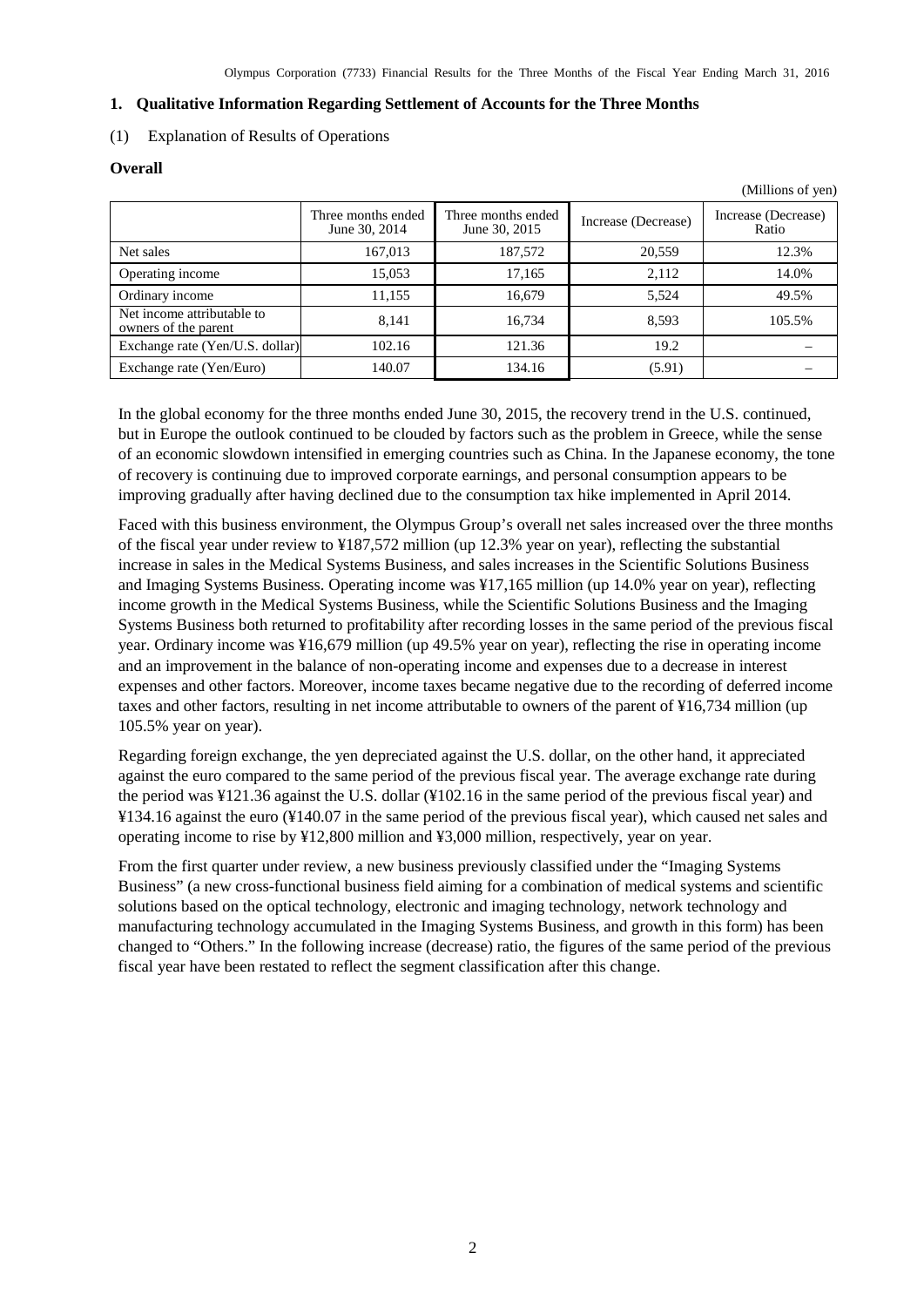#### **Medical Systems Business**

|                  | Three months ended             | Three months ended |                     | Increase (Decrease) |  |
|------------------|--------------------------------|--------------------|---------------------|---------------------|--|
|                  | June 30, 2014<br>June 30, 2015 |                    | Increase (Decrease) | Ratio               |  |
| Net sales        | 120.890                        | 139.394            | 18.504              | 15.3%               |  |
| Operating income | 24.241                         | 25,046             | 805                 | 3.3%                |  |

Consolidated net sales in the Medical Systems Business amounted to ¥139,394 million (up 15.3% year on year), while operating income amounted to ¥25,046 million (up 3.3% year on year).

In gastrointestinal endoscope field, both sales of the endoscopy platform systems "EVIS EXERA III" and "EVIS LUCERA ELITE," which are our mainstay products, were strong. In the surgical field, sales of the "VISERA ELITE" integrated endoscopic video system, which supports endoscopic surgery, the 3D laparoscopy system and the "THUNDERBEAT" energy device continued to grow. In the therapeutic devices field, there was growth in sales of the "QuickClip Pro" disposable rotatable clip fixing device, which is used to arrest bleeding of polyps, lesions, etc. and others. As a result, sales increased in all fields, driving an increase in sales in the Medical Systems Business.

Operating income in the Medical Systems Business increased due to the increase in sales.

### **Scientific Solutions Business**

(Millions of yen)

(Millions of yen)

|                       | Three months ended<br>June 30, 2014 | Three months ended<br>June 30, 2015 | Increase (Decrease) | Increase (Decrease)<br>Ratio |
|-----------------------|-------------------------------------|-------------------------------------|---------------------|------------------------------|
| Net sales             | 21.069                              | 22.731                              | 1.662               | 7.9%                         |
| Operating income/loss | (270)                               | 760                                 | 1.030               |                              |

Consolidated net sales in the Scientific Solutions Business amounted to ¥22,731 million (up 7.9% year on year), while operating income amounted to ¥760 million (compared with an operating loss of ¥270 million in the same period of the previous fiscal year).

In the life science field, sales were boosted by a contribution from an expansion in the lineup of "FLUOVIEW FVMPE-RS" laser scanning microscopes for use in cutting-edge life science research. In the industrial field, the Company recorded higher sales for all product groups such as the "IPLEX RX" and "IPLEX RT" industrial videoscopes, which have the best image quality in the series. As a result, sales increased in both fields.

The Science Solutions Business returned to profitability, recording operating income after recording a loss in the same period of the previous fiscal year, as a result of the increase in sales as well as efficiency gains through such means as the integration of sales offices.

### **Imaging Systems Business**

(Millions of yen) Three months ended June 30, 2014 Three months ended<br>June 30, 2015 Increase (Decrease) Increase (Decrease) Ratio Net sales 18,575 21,533 2,958 15.9% Operating income/loss (1,948) 1,085 3,033 –

Consolidated net sales in the Imaging Systems Business amounted to ¥21,533 million (up 15.9% year on year), while operating income amounted to ¥1,085 million (compared with an operating loss of ¥1,948 million in the same period of the previous fiscal year).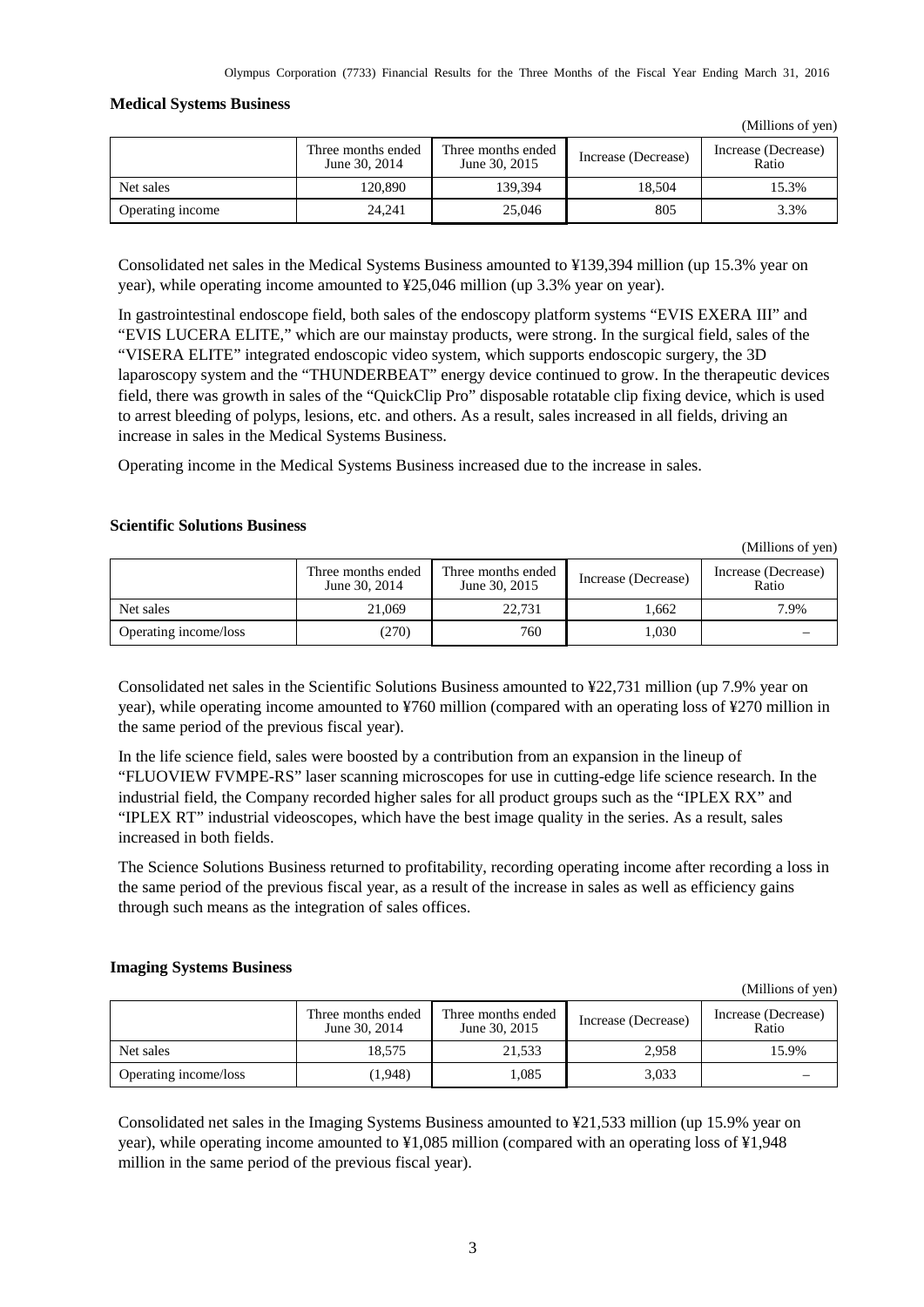In the mirrorless interchangeable-lens camera field, the OM-D series continued to perform solidly, such as the "OM-D E-M5 Mark II," which was launched in the previous fiscal year. Sales were also boosted by a contribution from the high performance interchangeable lenses "M.ZUIKO DIGITAL PRO" series with additions of new models bringing the lineup to four models. In the compact camera field, the Company continued to limit the number of units sold in response to market shrinkage, while retaining sales on a par with the previous year by further advancing the shift to high-value-added models. As a result, sales in the Imaging Systems Business overall increased year on year.

The Imaging Systems Business returned to profitability, recording operating income after recording a loss in the same period of the previous fiscal year, mainly due to the increase in sales and progress in reducing expenses.

#### **Others**

(Millions of yen)

|                       | Three months ended<br>June 30, 2014 | Three months ended<br>June 30, 2015 | Increase (Decrease) | Increase (Decrease)<br>Ratio |  |
|-----------------------|-------------------------------------|-------------------------------------|---------------------|------------------------------|--|
| Net sales             | 6.479                               | 3.914                               | (2,565)             | $(39.6)\%$                   |  |
| Operating income/loss | 38                                  | (1,388)                             | (1,426)             |                              |  |

Consolidated net sales for other businesses amounted to ¥3,914 million (down 39.6% year on year) and operating loss was ¥1,388 million (compared with an operating income of ¥38 million in the same period of the previous fiscal year).

Net sales for other businesses declined due to reorganization of our non-core business domains in order to allocate management resources to our business domains in a more concentrated manner.

As a result of these factors, the other businesses recorded an operating loss after recording income in the same period of the previous fiscal year, mainly reflecting investments in the creation of new businesses in the medical and imaging technology domains.

# <span id="page-5-0"></span>(2) Explanation of Financial Position

As of the end of the first quarter under review, total assets increased ¥24,222 million compared to the end of the previous fiscal year to ¥1,105,773 million.

This was primarily as a result of increases in cash and time deposits of ¥14,333 million and construction in progress of ¥6,221 million, and a decrease in notes and accounts receivable of ¥13,031 million.

Total liabilities decreased ¥3,265 million compared to the end of the previous fiscal year to ¥721,032 million due mainly to a decrease in short-term borrowings of ¥5,195 million.

Net assets increased ¥27,487 million compared to the end of the previous fiscal year to ¥384,741 million, primarily due to an increase in retained earnings reflecting ¥16,734 million in net income attributable to owners of the parent, and an increase in accumulated other comprehensive income of ¥14,246 million arising from fluctuations in foreign exchange and stock prices.

As a result of the foregoing, equity ratio increased from 32.9% as of the end of the previous fiscal year to 34.6%.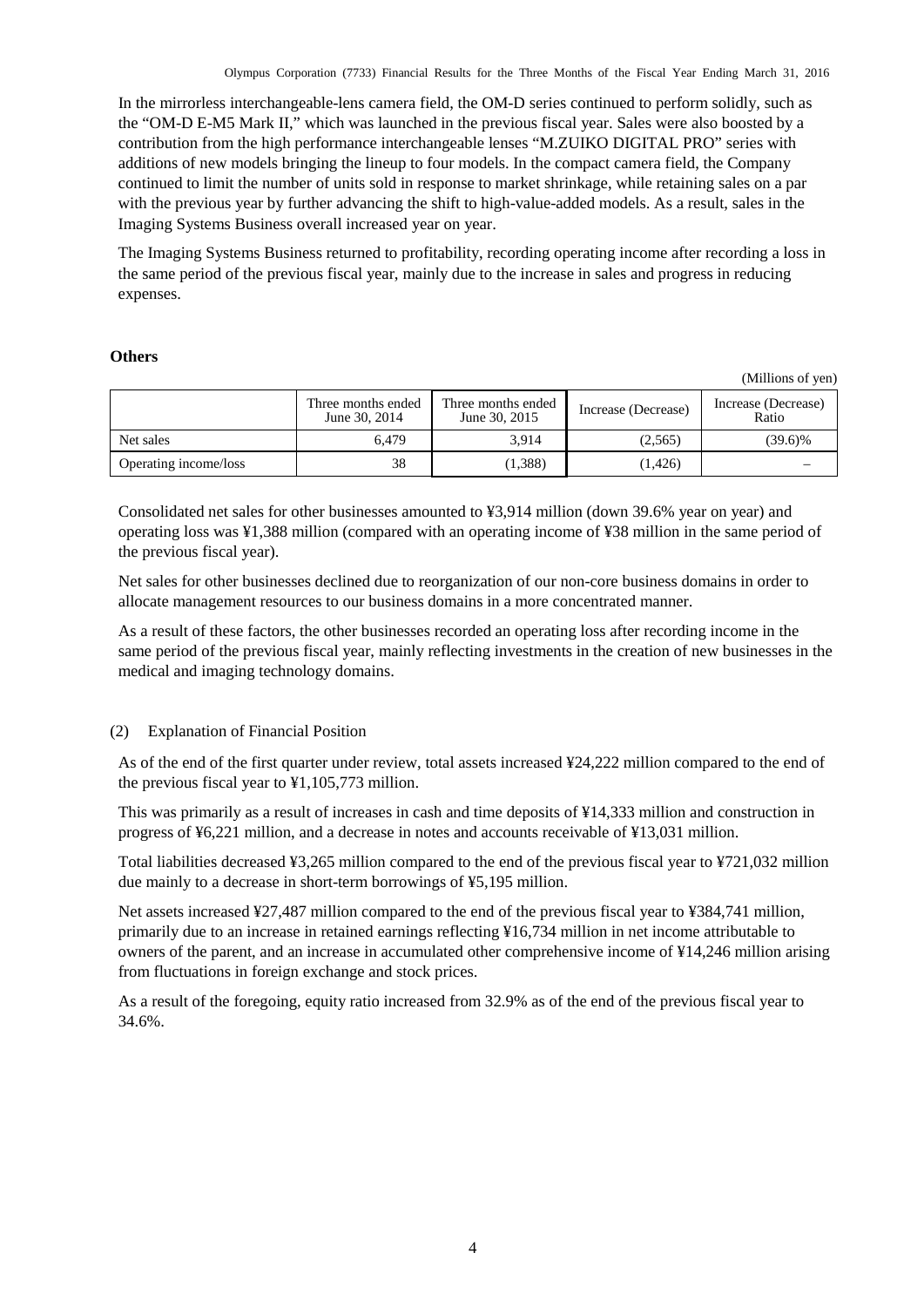Olympus Corporation (7733) Financial Results for the Three Months of the Fiscal Year Ending March 31, 2016

<span id="page-6-0"></span>(3) Explanation of Forecast of Consolidated Financial Results and Other Forward-looking Statements

The forecast of consolidated financial results for the six months ending September 30, 2015 has been revised as follows, as the Company now expects net income attributable to owners of the parent to exceed initial forecasts due to the recording of deferred income taxes during the first quarter.

The full-year forecast of consolidated financial results has been left unchanged from the forecast announced on May 8, 2015, due to uncertain risk factors currently in effect, and so forth.

The average exchange rates for the first six months and onward of the fiscal year ending March 31, 2016, which are a precondition for the forecast, are expected to be ¥115 against the U.S. dollar and ¥130 against the euro.

(Six months of the fiscal year ending March 31, 2016)

|                               |           |                                  |        |                                                          | (Millions of yen)       |
|-------------------------------|-----------|----------------------------------|--------|----------------------------------------------------------|-------------------------|
|                               | Net sales | Operating income Ordinary income |        | Net income<br>attributable to<br>owners of the<br>parent | Net income<br>per share |
| Previous Forecast (A)         | 390,000   | 45,000                           | 37,000 | 24,000                                                   | 470.13                  |
| Revised Forecast (B)          | 390,000   | 45,000                           | 37,000 | 28,000                                                   | ¥81.81                  |
| Increase (Decrease) (B-A)     | –         |                                  |        | 4,000                                                    |                         |
| Increase (Decrease) Ratio (%) | –         |                                  |        | 16.7                                                     |                         |

(Full year)

(Millions of yen)

|                               | Net sales | Operating income Ordinary income |        | Net income<br>attributable to<br>owners of the<br>parent | Net income<br>per share |
|-------------------------------|-----------|----------------------------------|--------|----------------------------------------------------------|-------------------------|
| Previous Forecast (A)         | 810,000   | 100,000                          | 86,000 | 56,000                                                   | ¥163.63                 |
| Revised Forecast (B)          | 810,000   | 100,000                          | 86,000 | 56,000                                                   | ¥163.63                 |
| Increase (Decrease) (B-A)     | –         |                                  |        | –                                                        |                         |
| Increase (Decrease) Ratio (%) |           |                                  |        |                                                          |                         |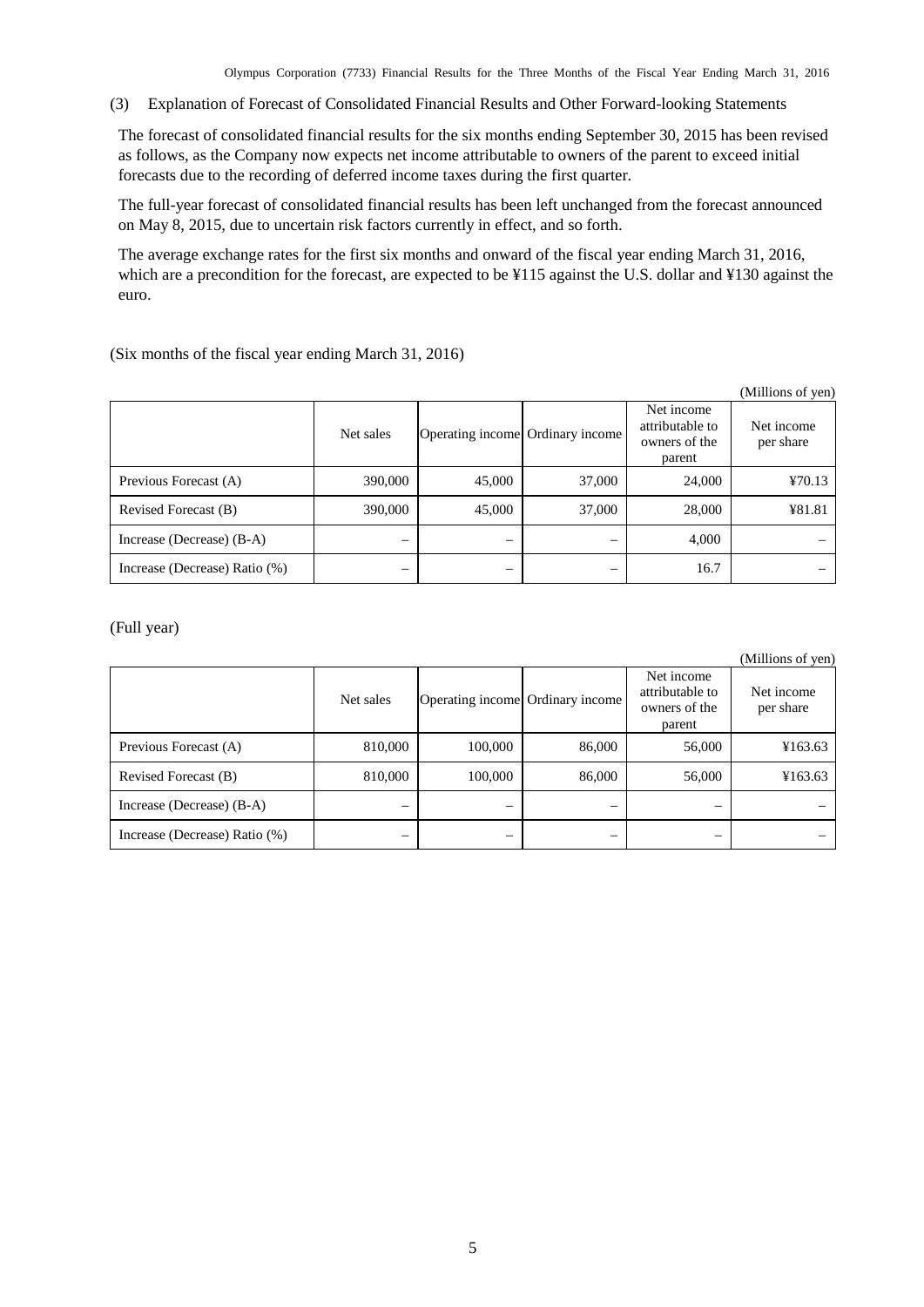### <span id="page-7-0"></span>**2. Matters Regarding Summary Information (Notes)**

<span id="page-7-1"></span>(1) Changes in Significant Subsidiaries during the Three Months under Review

Olympus Imaging Corp., a specified subsidiary of the Company, was absorbed in an absorption-type merger with the Company as the surviving company, carried out on April 1, 2015, Olympus Imaging Corp. has therefore been excluded from the scope of consolidation effective from the first quarter under review.

<span id="page-7-2"></span>(2) Application of Special Accounting for Preparing Quarterly Consolidated Financial Statements

Taxes are calculated first by reasonably estimating the effective tax rates after applying tax effect accounting against income before provision for income taxes for the fiscal year including the first quarter under review, and next by multiplying the quarterly income before provision for income taxes by such estimated effective tax rates.

<span id="page-7-3"></span>(3) Changes in Accounting Policies, Changes in Accounting Estimates, and Restatement of Prior Period Financial Statements after Error Corrections

(Application of Accounting Standard for Business Combination, etc.)

Effective from the first quarter under review, the Company has applied the "Accounting Standard for Business Combinations" (ASBJ Statement No. 21, September 13, 2013), the "Accounting Standard for Consolidated Financial Statements" (ASBJ Statement No. 22, September 13, 2013), the "Accounting Standard for Business Divestitures" (ASBJ Statement No. 7, September 13, 2013), etc. As a result, the method of recording the amount of difference caused by changes in the Company's ownership interests in subsidiaries in the case of subsidiaries under ongoing control of the Company was changed to one in which it is recorded as capital surplus, and the method of recording acquisition-related costs was changed to one in which they are recognized as expenses for the fiscal year in which they are incurred. Furthermore, for business combinations carried out on or after the beginning of the first quarter under review, the accounting method was changed to one in which the reviewed acquisition cost allocation resulting from the finalization of the provisional accounting treatment is reflected in the quarterly consolidated financial statements for the quarterly period to which the date of business combination belongs. In addition, the presentation method for "net income" and other related items was changed, and the presentation of "minority interests" was changed to "non-controlling interests." To reflect these changes, the Company has reclassified its quarterly and fullyear consolidated financial statements for the three months ended June 30, 2014 and the fiscal year ended March 31, 2015.

Application of the Accounting Standard for Business Combinations, etc. is in line with the transitional measures provided in Paragraph 58-2 (4) of the Accounting Standard for Business Combinations, Paragraph 44-5 (4) of the Accounting Standard for Consolidated Financial Statements and Paragraph 57-4 (4) of the Accounting Standard for Business Divestitures. The Company is applying the said standard, etc. prospectively from the beginning of the first quarter under review.

The effect of these changes in accounting policies on quarterly consolidated financial statements is immaterial.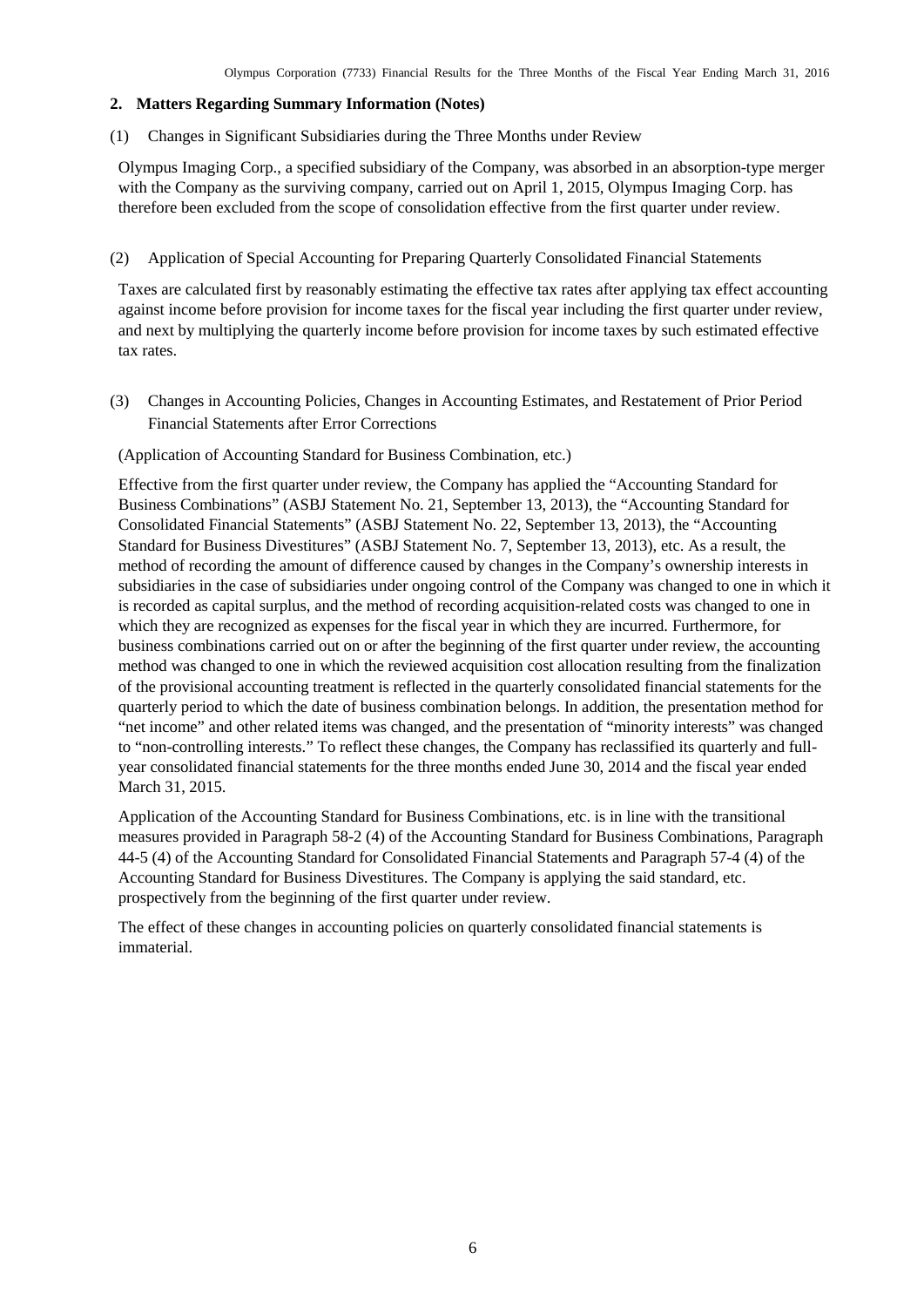#### (Change in Method of Depreciation)

Previously, the Company and its consolidated subsidiaries in Japan have used the declining balance method for depreciating property, plant and equipment (excluding lease assets). From the first quarter under review, this has been changed to the straight-line method.

To achieve the basic strategy of the "Medium-Term Vision" announced by the Group in June 2012, of rebuilding of the business portfolio and optimal allocation of management resources, the Group has positioned the business domains of the Medical Systems Business, Scientific Solutions Business (formerly the Life Science and Industrial Systems Business), and the Imaging Systems Business, and set a clear policy of strategically concentrating management resources in the core Medical Systems Business.

As part of this strategy, the Group conducted a management integration and shifted to a new organization structure in April 2015, shifting from the in-house company system with three highly independent businesses, the Medical Systems Business, the Scientific Solutions Business, and the Imaging Systems Business, to a business operation structure that facilitates concentrated allocation of management resources in the Medical Systems Business. In doing so, the Group has reexamined its depreciation method in order to reflect the usage status of its property, plant and equipment more appropriately.

The Medical Systems Business is the Group's core business and the majority of the Group's property, plant and equipment in Japan are allocated to it. In the reorganization of the production system of the Medical Systems Business, the Group plans to transfer production of certain medical therapeutic devices overseas, while conducting stable production in Japan in high-value-added fields such as gastrointestinal endoscopes. Furthermore, from the fiscal year ending March 31, 2016, the new buildings in the main production sites in Japan will successively start operations, and relative proportion of depreciation for buildings within overall depreciation cost will increase. Given this situation, the Group expects to conduct stable, long-term operation of its property, plant and equipment in Japan in general, and has therefore changed the method of depreciation by uniformly adopting the straight-line method.

As a result, compared with the results under the previous method, operating income has increased by ¥672 million, and ordinary income and income before provision for income taxes have both increased by ¥822 million.

# <span id="page-8-0"></span>**3. Important Event Regarding Premise of Going Concern**

No items to report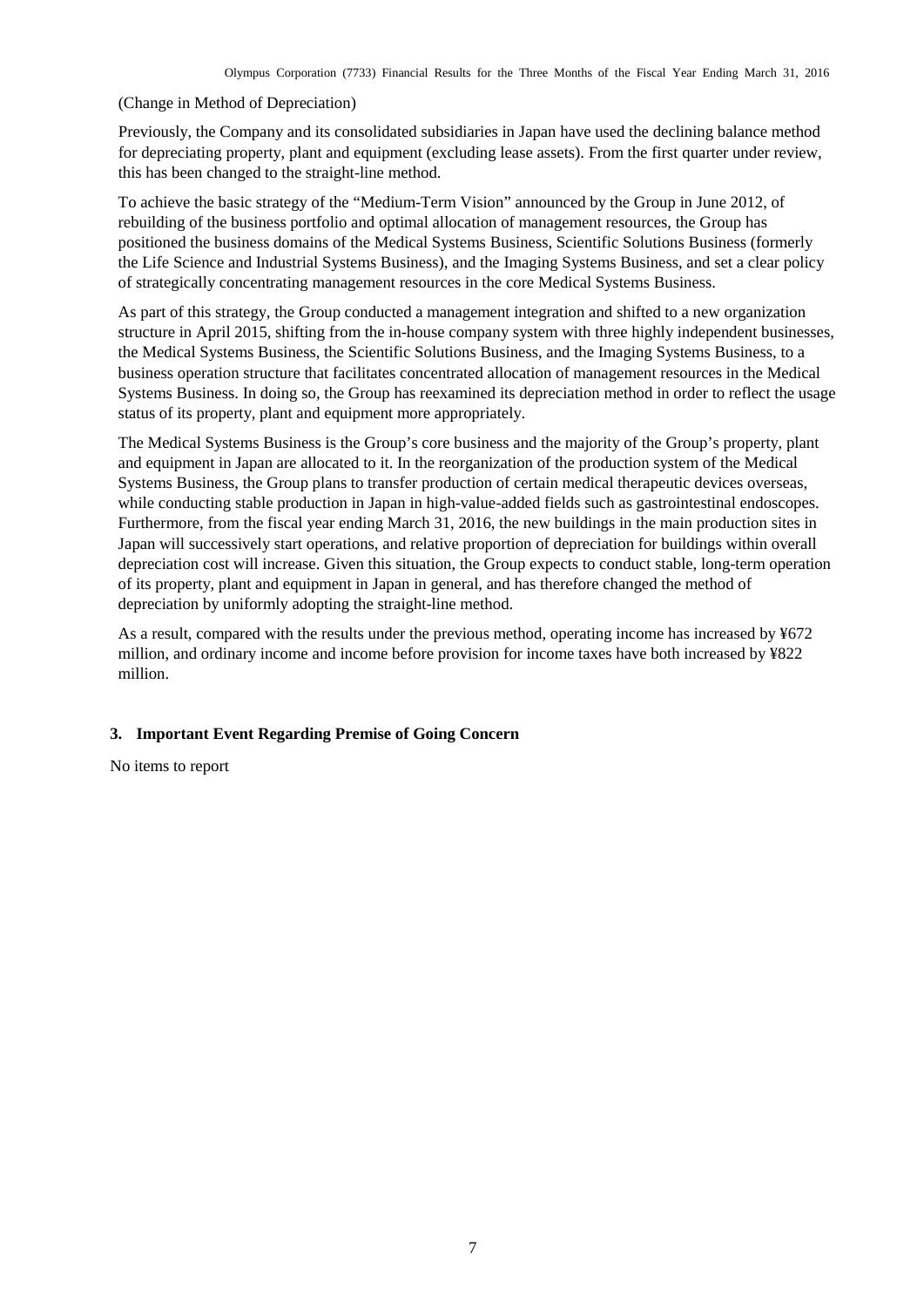# <span id="page-9-0"></span>**4. Quarterly Consolidated Financial Statements**

# <span id="page-9-1"></span>(1) Quarterly Consolidated Balance Sheets

|                                    |                      | (Millions of yen)   |
|------------------------------------|----------------------|---------------------|
|                                    | As of March 31, 2015 | As of June 30, 2015 |
| <b>ASSETS</b>                      |                      |                     |
| Current assets                     |                      |                     |
| Cash and time deposits             | 209,875              | 224,208             |
| Notes and accounts receivable      | 148,127              | 135,096             |
| Merchandise and finished goods     | 57,179               | 58,814              |
| Work in process                    | 24,585               | 25,611              |
| Raw materials and supplies         | 25,623               | 28,107              |
| Other current assets               | 116,408              | 122,094             |
| Allowance for doubtful accounts    | (4,269)              | (4,623)             |
| Total current assets               | 577,528              | 589,307             |
| <b>Fixed assets</b>                |                      |                     |
| Property, plant and equipment      |                      |                     |
| Buildings and structures, net      | 48,753               | 49,483              |
| Machinery and equipment, net       | 11,420               | 11,372              |
| Tools, furniture and fixtures, net | 59,413               | 60,256              |
| Land                               | 16,073               | 16,764              |
| Lease assets, net                  | 8,891                | 9,631               |
| Construction in progress           | 5,595                | 11,816              |
| Net property, plant and equipment  | 150,145              | 159,322             |
| Intangible assets                  |                      |                     |
| Goodwill                           | 114,025              | 114,301             |
| Others                             | 66,622               | 65,583              |
| Total intangible assets            | 180,647              | 179,884             |
| Investments and other assets       |                      |                     |
| Investment securities              | 72,263               | 71,491              |
| Other assets                       | 110,524              | 115,353             |
| Allowance for doubtful accounts    | (9, 556)             | (9, 584)            |
| Total investments and other assets | 173,231              | 177,260             |
| Total fixed assets                 | 504,023              | 516,466             |
| Total assets                       | 1,081,551            | 1,105,773           |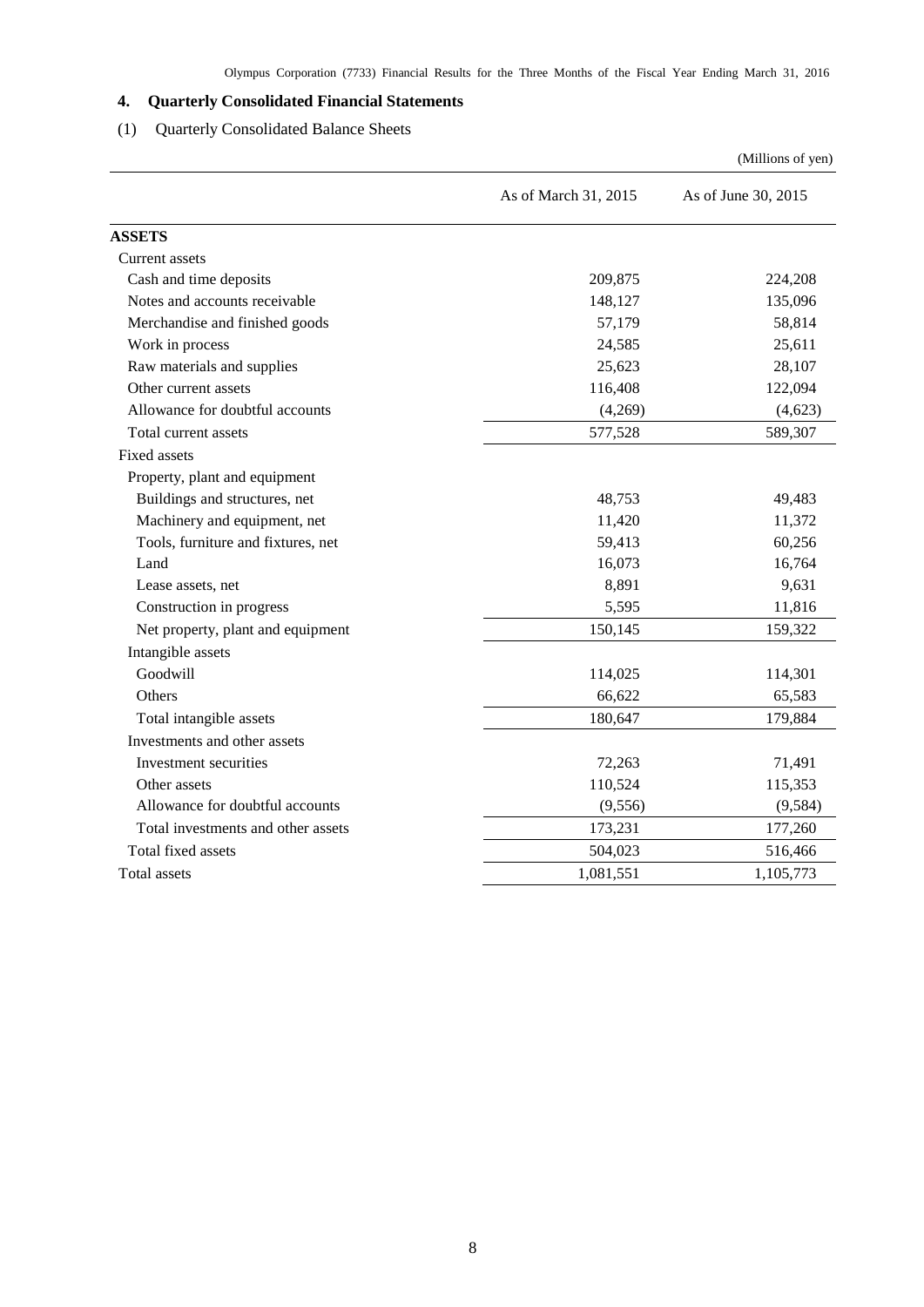### (Millions of yen)

|                                                                                          | As of March 31, 2015 | As of June 30, 2015 |
|------------------------------------------------------------------------------------------|----------------------|---------------------|
| <b>LIABILITIES</b>                                                                       |                      |                     |
| <b>Current liabilities</b>                                                               |                      |                     |
| Notes and accounts payable                                                               | 39,155               | 39,835              |
| Short-term borrowings                                                                    | 101,135              | 95,940              |
| Income taxes payable                                                                     | 12,612               | 4,704               |
| Provision for product warranties                                                         | 5,116                | 5,275               |
| Provision for loss on business liquidation                                               | 481                  | 461                 |
| Provision for loss on litigation                                                         | 11,000               | 2,305               |
| Provision related to the U.S. Anti-kickback Act                                          | 58,883               | 62,443              |
| Other current liabilities                                                                | 146,411              | 159,822             |
| Total current liabilities                                                                | 374,793              | 370,785             |
| Non-current liabilities                                                                  |                      |                     |
| Long-term bonds, less current maturities                                                 | 55,000               | 55,000              |
| Long-term borrowings, less current maturities                                            | 198,286              | 199,338             |
| Net defined benefit liability                                                            | 38,429               | 39,280              |
| Other reserves                                                                           | 34                   | 36                  |
| Other non-current liabilities                                                            | 57,755               | 56,593              |
| Total non-current liabilities                                                            | 349,504              | 350,247             |
| <b>Total liabilities</b>                                                                 | 724,297              | 721,032             |
| <b>NET ASSETS</b>                                                                        |                      |                     |
| Shareholders' equity                                                                     |                      |                     |
| Common stock                                                                             | 124,520              | 124,520             |
| Capital surplus                                                                          | 90,940               | 90,940              |
| Retained earnings                                                                        | 113,817              | 127,101             |
| Treasury stock, at cost                                                                  | (1,111)              | (1,113)             |
| Total shareholders' equity                                                               | 328,166              | 341,448             |
| Accumulated other comprehensive income                                                   |                      |                     |
| Net unrealized holding gains (losses) on available-for-<br>sale securities, net of taxes | 24,764               | 25,234              |
| Net unrealized gains (losses) on hedging derivatives, net<br>of taxes                    | (8)                  | $\boldsymbol{0}$    |
| Foreign currency translation adjustments                                                 | 15,285               | 28,502              |
| Remeasurements of defined benefit plans                                                  | (12,745)             | (12, 194)           |
| Total accumulated other comprehensive income                                             | 27,296               | 41,542              |
| Subscription rights to shares                                                            | 260                  | 260                 |
| Non-controlling interests                                                                | 1,532                | 1,491               |
| Total net assets                                                                         | 357,254              | 384,741             |
| Total liabilities and net assets                                                         | 1,081,551            | 1,105,773           |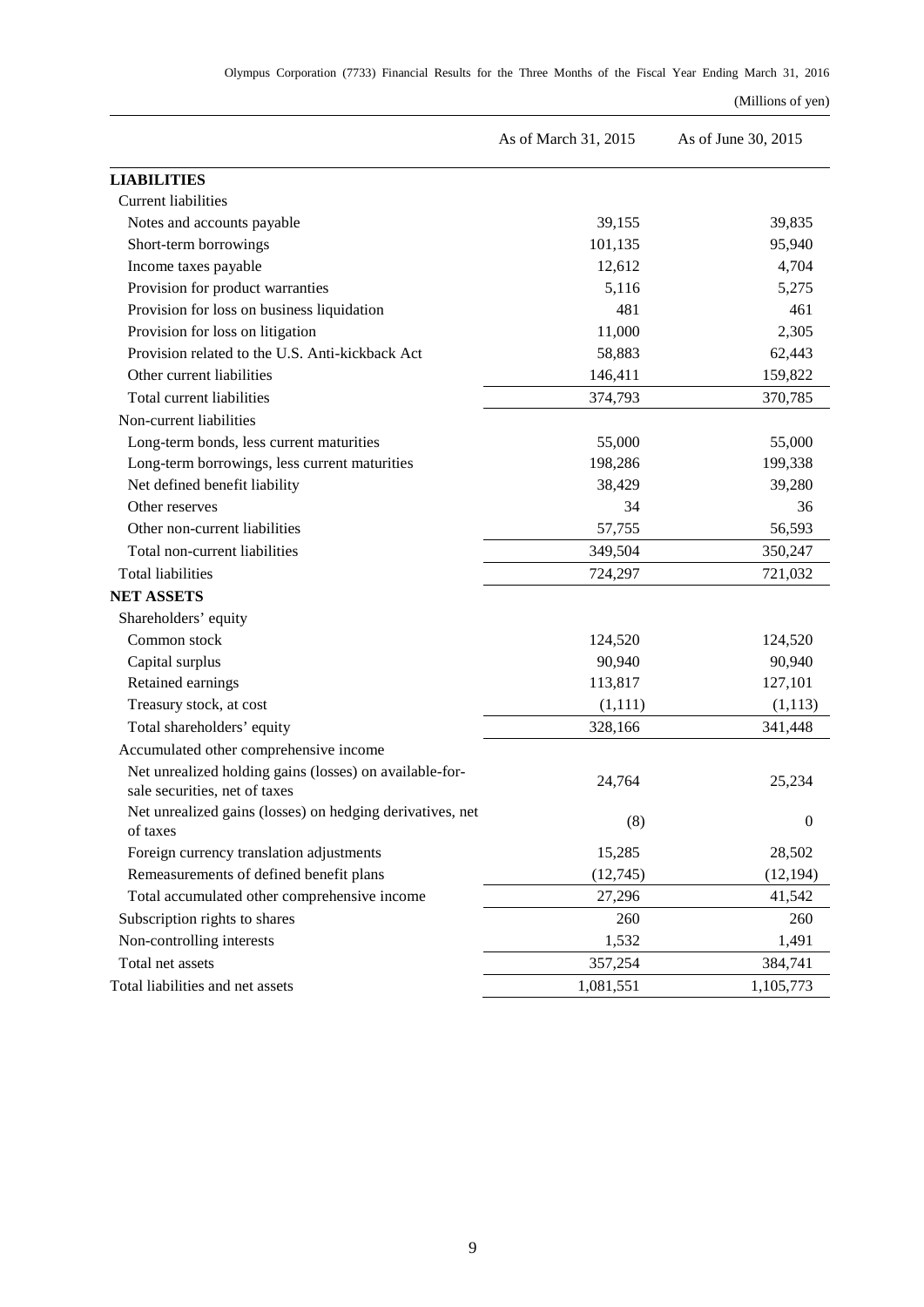# <span id="page-11-0"></span>(2) Quarterly Consolidated Statements of Income and Quarterly Consolidated Statements of Comprehensive Income

Quarterly Consolidated Statements of Income (cumulative)

<span id="page-11-1"></span>

|                                                                                |                                     | (Millions of yen)                   |
|--------------------------------------------------------------------------------|-------------------------------------|-------------------------------------|
|                                                                                | Three months ended<br>June 30, 2014 | Three months ended<br>June 30, 2015 |
| Net sales                                                                      | 167,013                             | 187,572                             |
| Costs of sales                                                                 | 60,635                              | 65,832                              |
| Gross profit                                                                   | 106,378                             | 121,740                             |
| Selling, general and administrative expenses                                   | 91,325                              | 104,575                             |
| Operating income                                                               | 15,053                              | 17,165                              |
| Non-operating income                                                           |                                     |                                     |
| Interest income                                                                | 247                                 | 151                                 |
| Dividends income                                                               | 431                                 | 628                                 |
| Foreign currency exchange gain                                                 |                                     | 656                                 |
| Others                                                                         | 395                                 | 1,390                               |
| Total non-operating income                                                     | 1,073                               | 2,825                               |
| Non-operating expenses                                                         |                                     |                                     |
| Interest expenses                                                              | 2,348                               | 2,004                               |
| Foreign currency exchange loss                                                 | 530                                 |                                     |
| Advanced repayment expenses                                                    | 807                                 |                                     |
| Net loss of investment in affiliated companies carried on<br>the equity method | 348                                 | 1,216                               |
| Others                                                                         | 938                                 | 91                                  |
| Total non-operating expenses                                                   | 4,971                               | 3,311                               |
| Ordinary income                                                                | 11,155                              | 16,679                              |
| <b>Extraordinary losses</b>                                                    |                                     |                                     |
| Loss related to the U.S. Anti-kickback Act                                     |                                     | 2,421                               |
| Total extraordinary losses                                                     | $\overline{\phantom{0}}$            | 2,421                               |
| Income before provision for income taxes                                       | 11,155                              | 14,258                              |
| Income taxes                                                                   | 3,002                               | (2, 484)                            |
| Net income                                                                     | 8,153                               | 16,742                              |
| Net income attributable to non-controlling interests                           | 12                                  | 8                                   |
| Net income attributable to owners of the parent                                | 8,141                               | 16,734                              |

10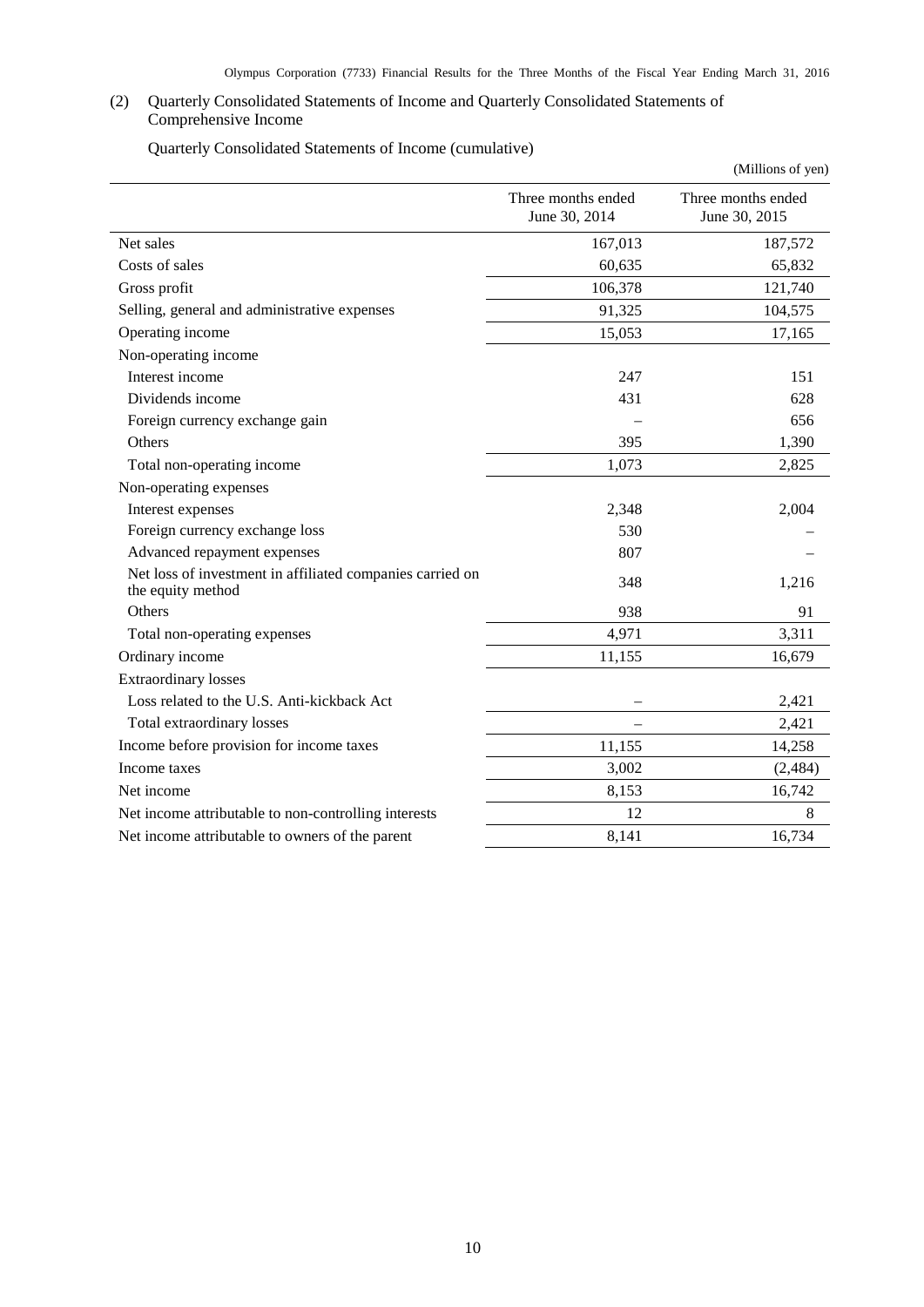<span id="page-12-0"></span>

|                                                                                          |                                     | (Millions of yen)                   |
|------------------------------------------------------------------------------------------|-------------------------------------|-------------------------------------|
|                                                                                          | Three months ended<br>June 30, 2014 | Three months ended<br>June 30, 2015 |
| Net income                                                                               | 8,153                               | 16,742                              |
| Other comprehensive income                                                               |                                     |                                     |
| Net unrealized holding gains (losses) on available-for-<br>sale securities, net of taxes | 1,325                               | 470                                 |
| Net unrealized gains (losses) on hedging derivatives, net<br>of taxes                    | 5                                   | 8                                   |
| Foreign currency translation adjustments                                                 | (5,393)                             | 13,220                              |
| Remeasurements of defined benefit plans, net of taxes                                    | (1,396)                             | 551                                 |
| Share of other comprehensive income of associates<br>accounted for using equity method   | (1)                                 | (0)                                 |
| Total other comprehensive income                                                         | (5,460)                             | 14,249                              |
| Comprehensive income                                                                     | 2,693                               | 30,991                              |
| (Comprehensive income attributable to)                                                   |                                     |                                     |
| Comprehensive income attributable to owners of the<br>parent                             | 2,675                               | 30,979                              |
| Comprehensive income attributable to non-controlling<br>interests                        | 18                                  | 12                                  |

# Quarterly Consolidated Statements of Comprehensive Income (cumulative)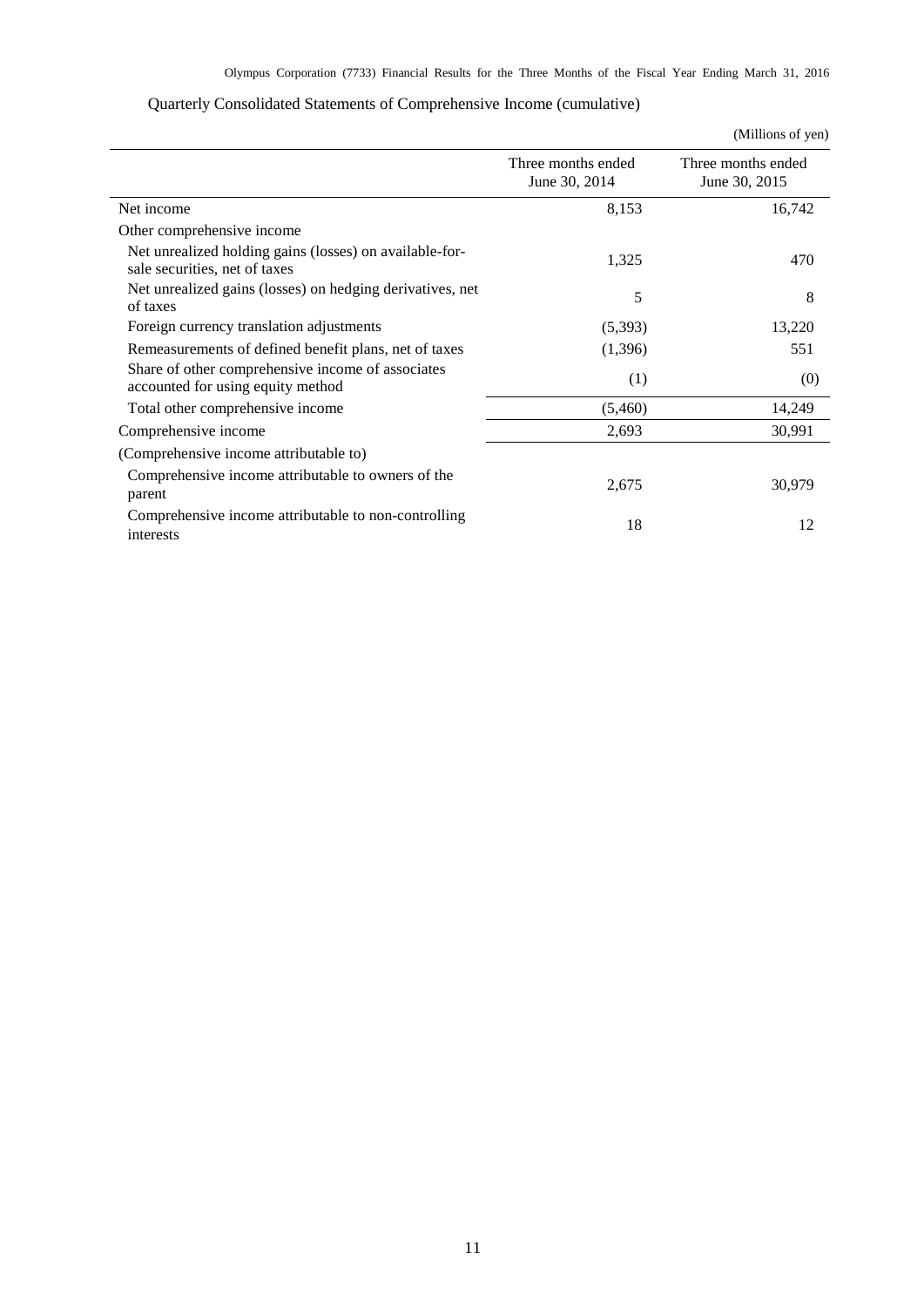<span id="page-13-0"></span>(3) Notes to Quarterly Consolidated Financial Statements

<span id="page-13-1"></span>(Notes on Premise of Going Concern)

No items to report

<span id="page-13-2"></span>(Notes on Significant Changes in the Amount of Shareholders' Equity)

No items to report

<span id="page-13-3"></span>(Segment Information)

[Segment Information]

- I. Three months of the fiscal year ended March 31, 2014 (from April 1, 2014 to June 30, 2014)
	- 1. Information regarding net sales and income/loss by reportable segment

| (Millions of yen)                            |                           |                         |                    |        |         |                        |                                                                  |
|----------------------------------------------|---------------------------|-------------------------|--------------------|--------|---------|------------------------|------------------------------------------------------------------|
|                                              | Reportable Segment        |                         |                    |        |         | Amount on              |                                                                  |
|                                              | Medical<br><b>Systems</b> | Scientific<br>Solutions | Imaging<br>Systems | Others | Total   | Adjustment<br>(Note 1) | quarterly<br>consolidated<br>statements of<br>income<br>(Note 2) |
| <b>Sales</b>                                 |                           |                         |                    |        |         |                        |                                                                  |
| Sales to outside<br>customers                | 120.890                   | 21,069                  | 18,575             | 6,479  | 167,013 |                        | 167,013                                                          |
| Internal sales or transfer<br>among segments | 22                        | $\overline{7}$          | 3                  | 117    | 149     | (149)                  |                                                                  |
| Total                                        | 120,912                   | 21,076                  | 18,578             | 6,596  | 167,162 | (149)                  | 167,013                                                          |
| Segment income (loss)                        | 24,241                    | (270)                   | (1,948)            | 38     | 22,061  | (7,008)                | 15,053                                                           |

Notes:

- 1. The deduction of ¥7,008 million listed as an adjustment to segment income (loss) includes corporate expenses of ¥7,008 million not allocated to any reportable segment. These corporate expenses mostly consisted of expenses related to the Corporate Center (management departments such as the Administrative Department) and Research & Development Center of the parent company.
- 2. Segment income is adjusted to agree with operating income on quarterly consolidated statements of income.
- 2. Information regarding impairment loss on fixed assets, goodwill and negative goodwill, etc. by reportable segment

(Significant impairment loss on fixed assets)

No items to report

(Significant changes in the amount of goodwill)

No items to report

(Significant gain on negative goodwill)

No items to report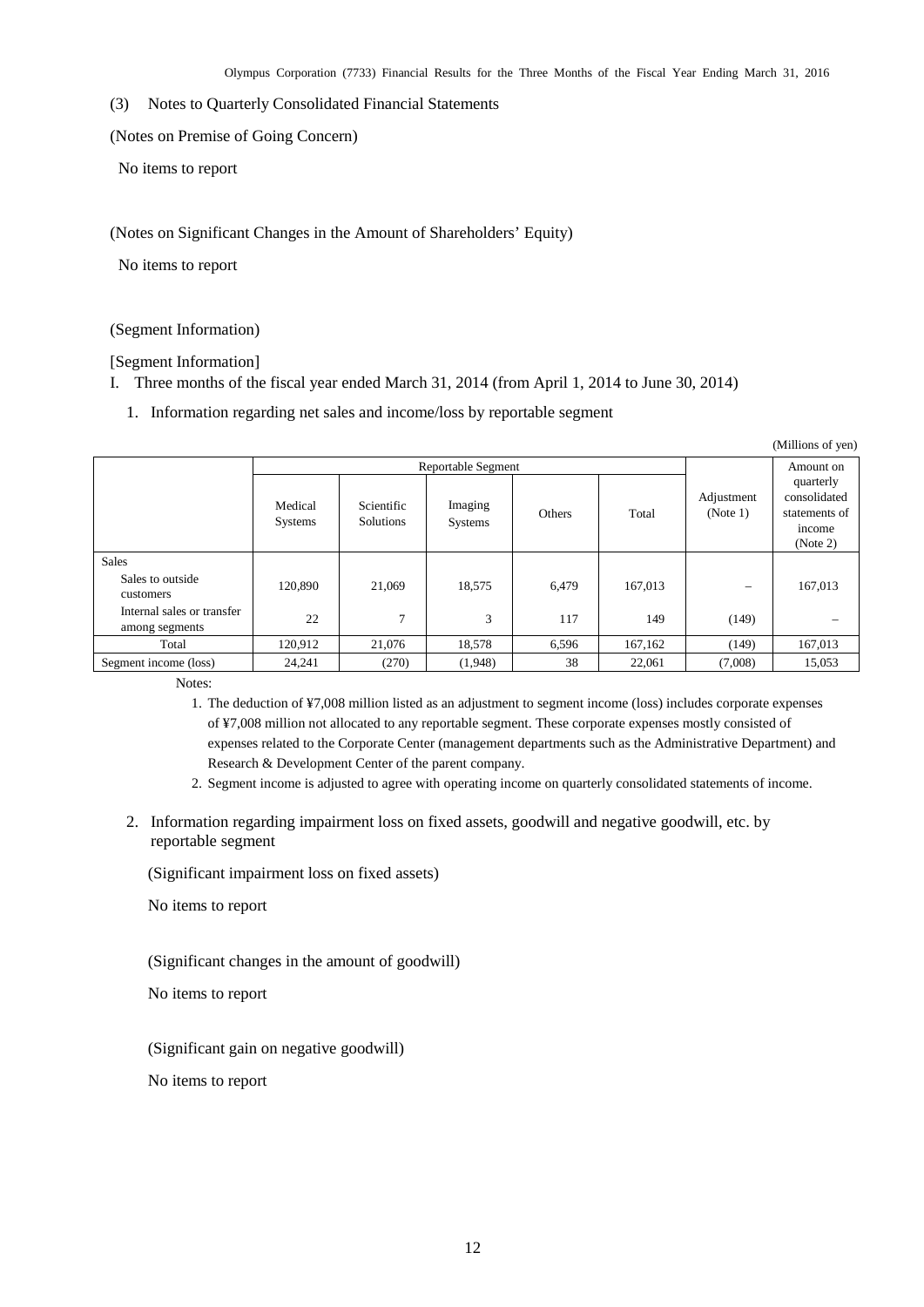- II. Three months of the fiscal year ending March 31, 2016 (from April 1, 2015 to June 30, 2015)
	- 1. Information regarding net sales and income/loss by reportable segment

| (Millions of yen)                                                                             |                           |                                    |                             |                                   |         |                        |                                                                  |
|-----------------------------------------------------------------------------------------------|---------------------------|------------------------------------|-----------------------------|-----------------------------------|---------|------------------------|------------------------------------------------------------------|
| <b>Reportable Segment</b>                                                                     |                           |                                    |                             |                                   |         | Amount on              |                                                                  |
|                                                                                               | Medical<br><b>Systems</b> | Scientific<br>Solutions            | Imaging<br>Systems          | Others                            | Total   | Adjustment<br>(Note 1) | quarterly<br>consolidated<br>statements of<br>income<br>(Note 2) |
| <b>Sales</b><br>Sales to outside<br>customers<br>Internal sales or transfer<br>among segments | 139,394                   | 22,731<br>$\overline{\phantom{m}}$ | 21,533<br>$\hspace{0.05cm}$ | 3,914<br>$\overline{\phantom{0}}$ | 187,572 |                        | 187,572                                                          |
| Total                                                                                         | 139,394                   | 22,731                             | 21,533                      | 3,914                             | 187,572 |                        | 187,572                                                          |
| Segment income (loss)                                                                         | 25,046                    | 760                                | 1,085                       | (1,388)                           | 25,503  | (8,338)                | 17,165                                                           |

Notes:

1. The deduction of ¥8,338 million listed as an adjustment to segment income (loss) includes corporate expenses of ¥8,338 million not allocated to any reportable segment. These corporate expenses mostly consisted of expenses related to the Corporate Group (management departments such as the Administrative Department) and R&D Group of the parent company.

2. Segment income is adjusted to agree with operating income on quarterly consolidated statements of income.

2. Information regarding impairment loss on fixed assets, goodwill and negative goodwill, etc. by reportable segment

(Significant impairment loss on fixed assets)

No items to report

(Significant changes in the amount of goodwill)

No items to report

(Significant gain on negative goodwill)

No items to report